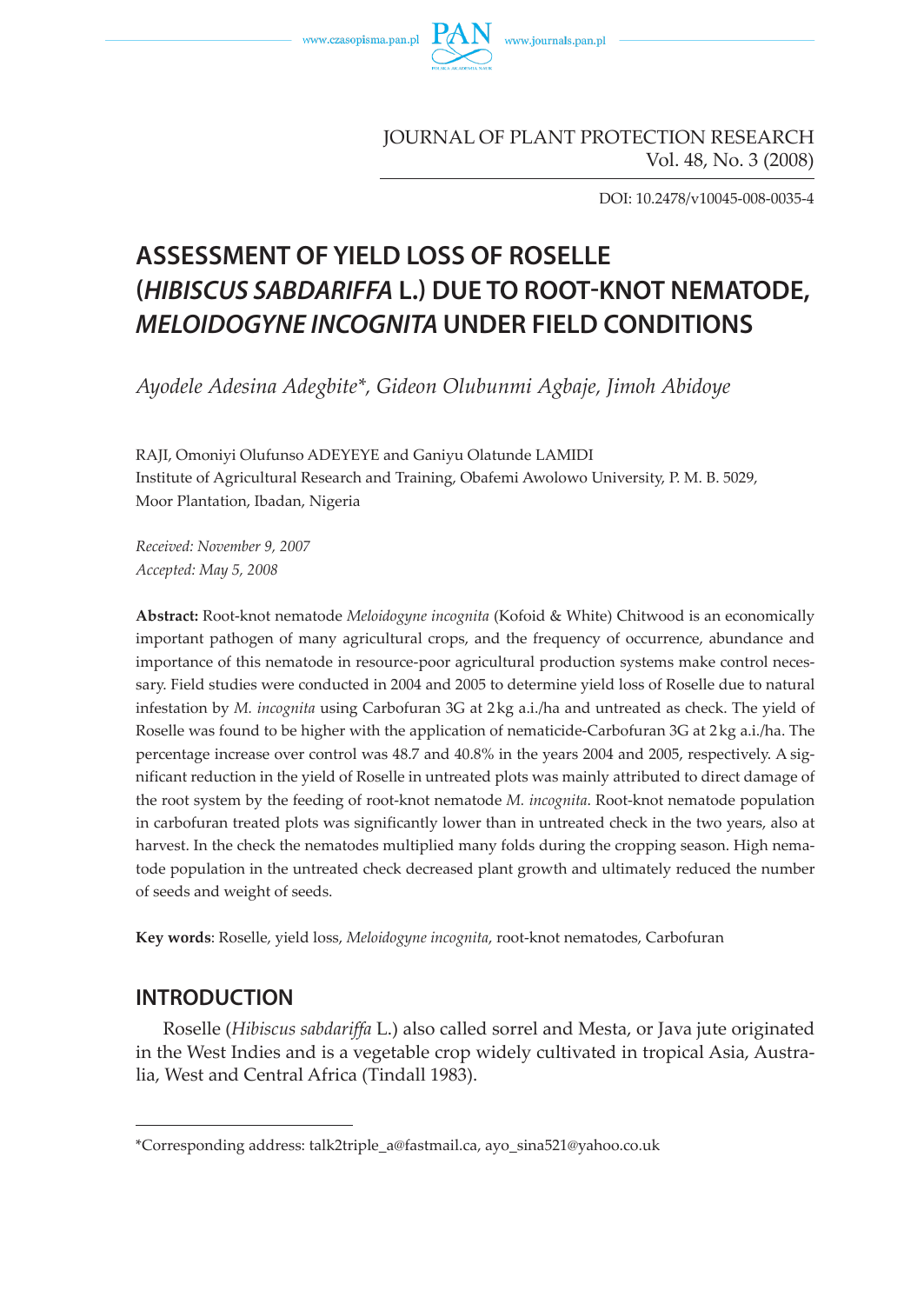Roselle is known under a variety of generic names such as *dah* in Cote d'Ivoire, *bisap* in Senegal, *Isapa* in Nigeria and *nsa* in Congo-Brazzaville (De-Lannoy 2001). Roselle is grown in all parts of Nigeria especially in the southwestern Nigeria conducive to root-knot nematodes. A number of plant parasitic nematodes have been reported to be associated with Roselle in Nigeria. Among these, root-knot nematode *Meloidogyne incognita* was greatly associated with the crop. This nematode constitutes a major constraint to Roselle production. Roselle varies in its susceptibility to *M. incognita*. Minton *et al.* (1970) reported that Roselle varied in root galling (scale of 1–4) from 1.8– 2.9 for *M. incognita*. Vawdrey and Stirling (1992) and Adeniji (1970) have also reported that several Roselle accessions are resistant to *M. incognita* and *M. javanica*. Symptoms of infection are the presence of root galls, excessive branching of roots and reduced root system. Poor germination and death of seedlings may be observed in cases of heavy infestations. Roselle yields were increased by as much as 2.5 t/ha in fields infested with *M. arenaria* and treated with ethylene dibromide, but no yield response to nematicide treatment was observed in soil infested with *M. javanica* (Minton and Adamson 1979). Adamson *et al*. (1975) reported that, because of the resistance of Roselle, it was an effective crop rotation for management of *M. incognita* and *M. javanica* on kenaf. Roselle is also likely to be effective in the management of *M. incognita* on cotton. In contrast, Heffes *et al*. (1991) reported that the Roselle (sorrel) cv. Red was severely galled and supported at least moderate levels of reproduction by race 1 of *M. incognita* population. Therefore it was felt desirable to report the yield loss of Roselle due to *M. incognita* for two consecutive years.

## **MATERIALS AND METHODS**

Experiments were conducted in 2004 and 2005 on the same fields, at the Institute of Agricultural Research and Training, Obafemi Awolowo University, Moor Plantation, Ibadan, Nigeria, located at 3°54'E 7°30'N. Annual rainfall in this region is 1220 mm and the daily mean temperature is  $28 \pm 2^{\circ}$ C. The soil is coarse loam, grayish brown in colour, friable, and is classified as Rhodic Harplustalf, series (USDA 1990). The experimental site had been cultivated previously for three years with okra [*Abelmoschus esculentus* (L.) Moench, cv. V35], which is susceptible to root-knot nematode. The experimental plots were naturally infested with *M. incognita* (about 430 and 375 juveniles per 250 cm<sup>3</sup> soil sample at planting, respectively. The identity of *M. incognita* was confirmed using perineal patterns, as race 2, as described by Eisenback *et al*. (1981). One Roselle variety (Roselle cv Purple) was used, obtained from the Industrial Crops Improvement Programme of the Institute of Agricultural Research and Training, Obafemi Awolowo University, Moor Plantation, Ibadan, Nigeria. The experiment was laid out in a randomized complete block design with four replications and plots measuring  $6 \times 5m$ , each consisting of four rows. The field was ploughed and harrowed, and the seeds were planted on the prepared field. Plant spacing was 10 x 25 cm with five seeds planted per hole and after seeds germinated plants were thinned to one per hole. Carbofuran 3G was applied at 2 kg a.i./ha in planting hole as a single side dressing immediately after thinning. The seeds were not treated with pesticides. The choice of carbofuran was due to rapid metabolization and non-persistence, it does not contaminate food and is readily available in Nigeria. Like other carbamates it is metabolized rapidly in animals into less toxic and finally non-toxic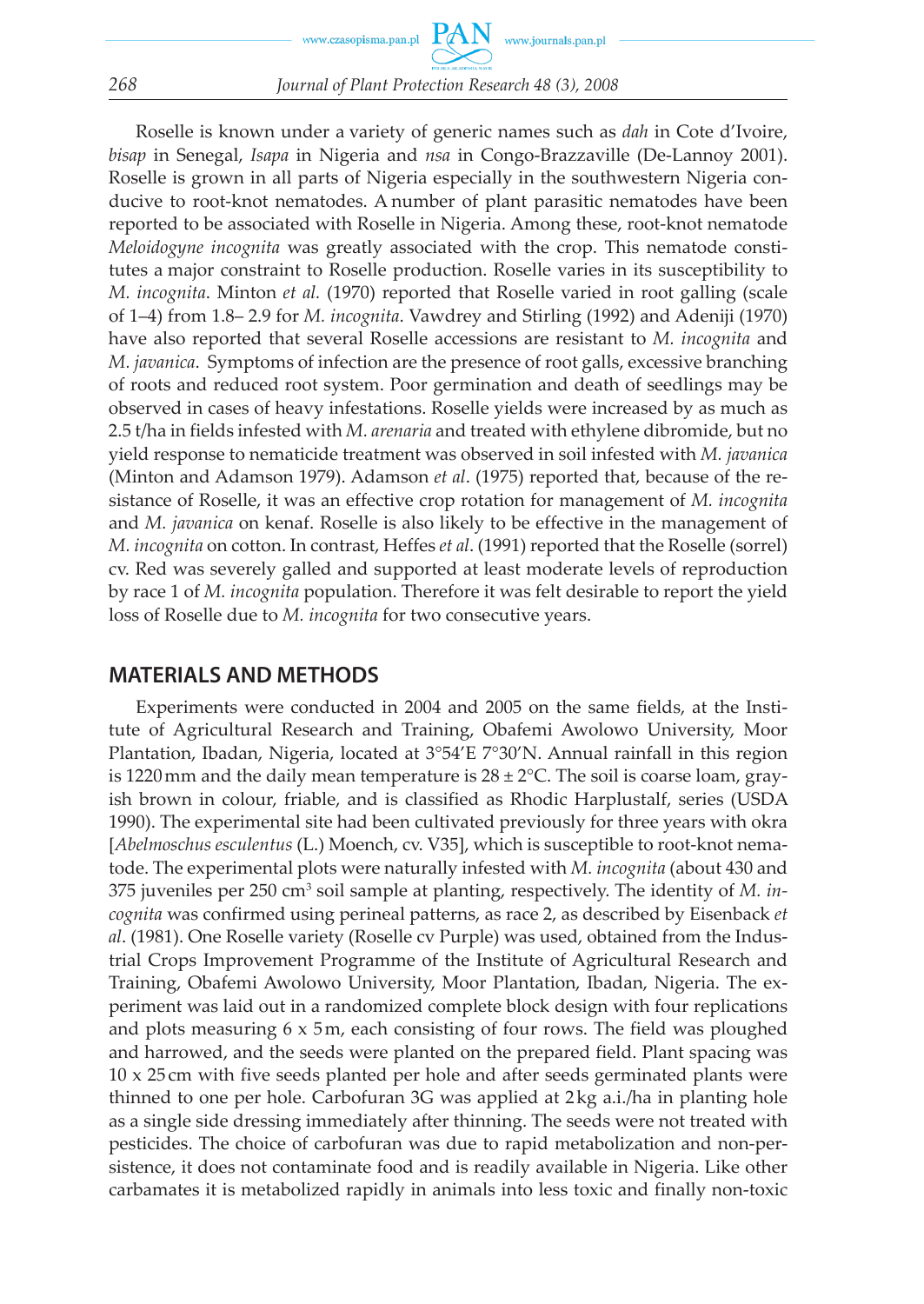metabolites and is non-toxic to vertebrates and higher animals. Weeds were removed manually at 4 and 8 weeks after planting. Basal application of fertilizers was carried out on the plots 2 weeks after planting using NPK fertilizer at a rate of 120 kg N, 50 kg of  $P_2O_5$  and 50 kg K<sub>2</sub>O/ha with no irrigation performed.

Soil samples were taken from the treatment plots before and after harvest and analyzed for nematode population counts, in order to determine the initial and final population of the nematodes ( $P_i$  and  $P_f$ ). Ten soil core samples were taken from the plot at the depth of 20 cm and combined to obtain composite samples. Composite samples were taken to the laboratory in sealed plastic bags where they were stored at 10°C for 24 hours. The samples were then thoroughly mixed and  $250 \text{ cm}^3 \text{ soil sub-samples}$ were prepared for nematode extraction using the tray extraction method of Whitehead and Hemming (1965). Ten weeks after planting, ten randomly selected plants per plot were carefully uprooted and the adhering soil washed off for assessment of root-galls using a stereoscopic microscope. Galling was assessed using a visual rating based on rating scale of Taylor and Sasser (1978) (Table 1). Eggs were extracted from roots and their amount estimated using the sodium hypochlorite method of Hussy and Barker (1973). Host status rating was determined using a rating scheme developed by Sasser *et al*. (1984) based on root gall index and reproductive factor (R), where  $R = P_{\rho}/P_{\text{i}}$  (Table 2). At harvest, ten randomly selected plants, per plot were measured for the following parameters: plant height from the soil surface to the tip of top leaf, stem circuit measured using vernier calipers, days to maturity, number of seeds and seed yield (kg/ha). Data were subjected to analysis of variance and means separated using Duncan's multiple range test (Gomez and Gomez 1984).

| Number of galls or egg<br>masses/plant | Gall index | Resistance ratings          |  |  |
|----------------------------------------|------------|-----------------------------|--|--|
|                                        | 0          | Immune $(I)$                |  |  |
| $1 - 2$                                |            | Resistant(R)                |  |  |
| $3 - 10$                               | っ          | Moderately resistant (MR)   |  |  |
| $11 - 30$                              | 3          | Moderately susceptible (MS) |  |  |
| $31 - 100$                             | 4          | Susceptible (S)             |  |  |
| $100+$                                 | 5          | Highly susceptible (HS)     |  |  |

Table 1. Scale for assessment of root-knot nematode galls or egg masses on roots (Taylor and Sasser 1978)

Table 2. Resistance rating scale for root-knot nematode (Sasser *et al*. 1984)

| Root gall index* | R-factor host efficiency** | Host status      |
|------------------|----------------------------|------------------|
| $\leq$ 2         |                            | Resistant        |
| $\leq$ 2         |                            | Tolerant         |
| > 2              |                            | Hypersusceptible |
| $>$ $\circ$      |                            | Susceptible      |

 $*Gall$  index:  $0 = no$  gall formation;  $5 = heavy$  gall formation

\*\* Reproductive factor:  $R = P_f/P_g$  where  $P_i$  = initial population density and  $P_f$  = final population density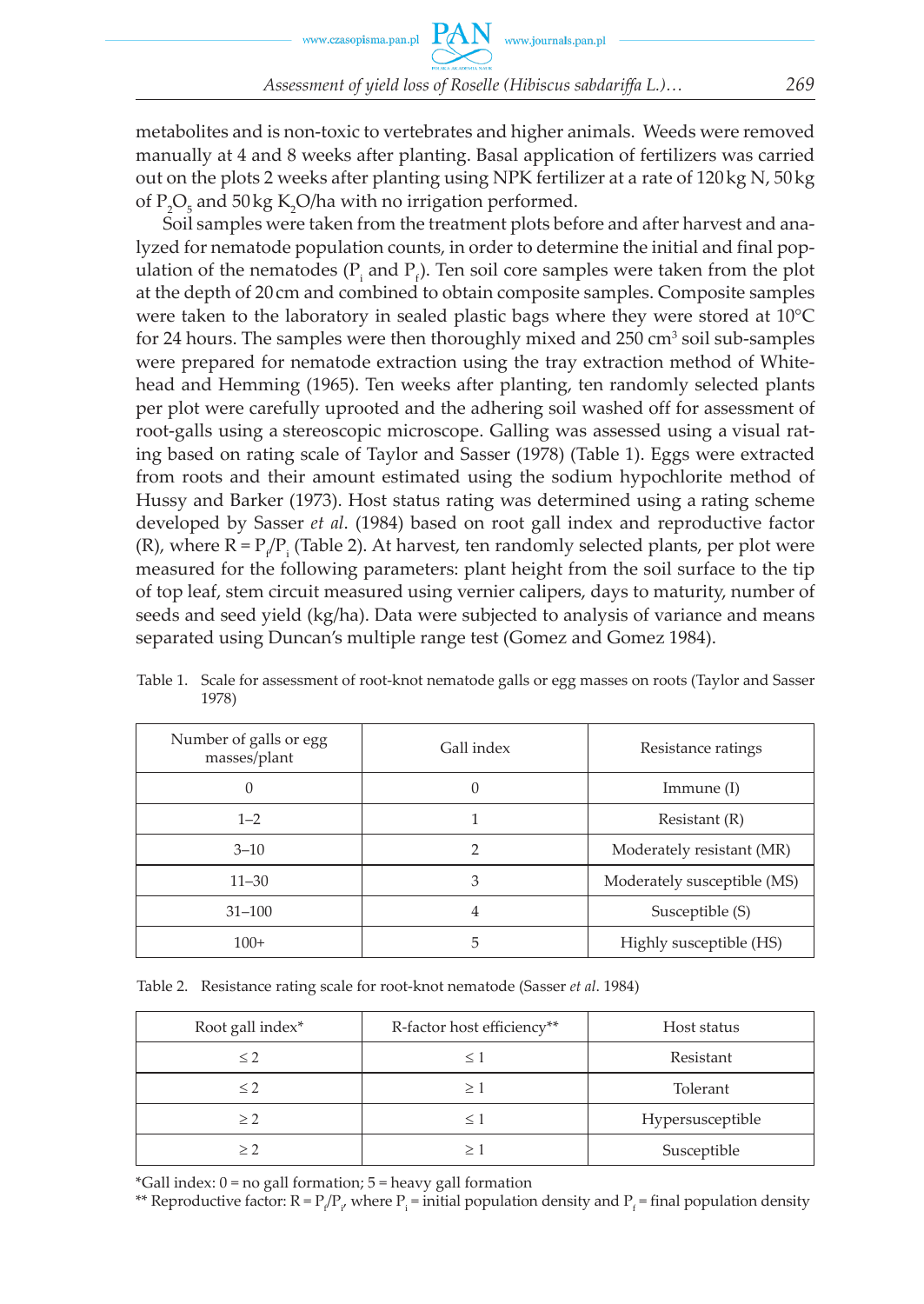# **RESULTS AND DISCUSSION**

The statistical analysis of the data revealed that performance of Roselle cv Purple treated with carbofuran  $3G$  at  $2kg$  a.i./ha was significantly better over the years as compared to the control (Tables 4 and 5). The prophylactic effect of Carbofuran in increasing agronomic parameters have been demonstrated by Kinloch (1974, 1982), Adegbite and Adesiyan (2001). The decreasing agronomic parameters recorded for the untreated Roselle cv Purple was probably a result of the stunting action of rootknot nematode (*M. incognita*). The treated plants started flowering earlier than the untreated. Early flowering is very important because it affects the time of maturity and harvesting of plants. The yield of Roselle seeds was found to be higher with the application of nematicide-Carbofuran at 2 kg a.i./ha (Table 3). The percentage increase over the untreated control 48.7 and 40.8% in the years 2004 and 2005, respectively. A significant reduction in the yield of Roselle in untreated plots was mainly attributed to direct damage of the root system by the feeding activities of root knot nematode (*M. incognita*). Prasad and Ahmad (2002) reported a 40.1% yield loss of sunflower due to *Rotylenchulus reniformis* in New Delhi, India. Also, Prasad (1997) reported 33.1% yield loss of groundnut due to *M. arenaria* and *R. reniformis* found together in the field of Uttar Pradesh. *M. incognita* population (Table 3) in carbofuran treated plots was significantly lower than in the untreated plots in the two years, because, the nematode multiplied many folds during the crop seasons. High *M. incognita* population in the untreated control plots decreased the plant growth and ultimately reduced the flower size, number of seeds and weight of the seeds. The ovicidal effect of carbofuran is more effective in preventing penetration of nematodes into the root. This may suggest that carbofuran acts directly on the nematodes in the soil thereby preventing or limiting hatching of eggs and the movement of larvae into the root. This is in agreement with the work of Di-Sanzo (1973), Kinloch (1974, 1982), Adegbite and Agbaje (2007) and Adegbite and Adesiyan (2001). Prasad and Narayana (1999) reported that *M. incognita* could significantly reduce both the oil content and yield of sunflower by  $40.3\%$  in  $3000J_{2}$  of root knot in pot culture conditions.

| Treatment               | 2004               | 2005    |  |  |  |  |  |
|-------------------------|--------------------|---------|--|--|--|--|--|
| Yield loss [kg/ha]      |                    |         |  |  |  |  |  |
| Treated                 | 1190.0 a           | 970.5a  |  |  |  |  |  |
| Untreated               | 610.0 <sub>b</sub> | 570.8 b |  |  |  |  |  |
| SEm <sub>±</sub>        | 1.59               | 1.98    |  |  |  |  |  |
| % Avoidable yield loss  | 48.70              | 40.80   |  |  |  |  |  |
| Nematode population     |                    |         |  |  |  |  |  |
| Initial                 | 430.0              | 375.0   |  |  |  |  |  |
| Control                 | 772.4 a            | 1080.0a |  |  |  |  |  |
| Treated with Carbofuran | 119.0 <sub>b</sub> | 196.7 b |  |  |  |  |  |
| SEm <sub>±</sub>        | 22.1               | 71.4    |  |  |  |  |  |

Table 3. Avoidable yield losses of Roselle due to root-knot nematode (*Meloidogyne incognita*)

Means followed by the same letters are not significantly different at  $(p < 0.05)$  according to Duncan's Multiple Range Test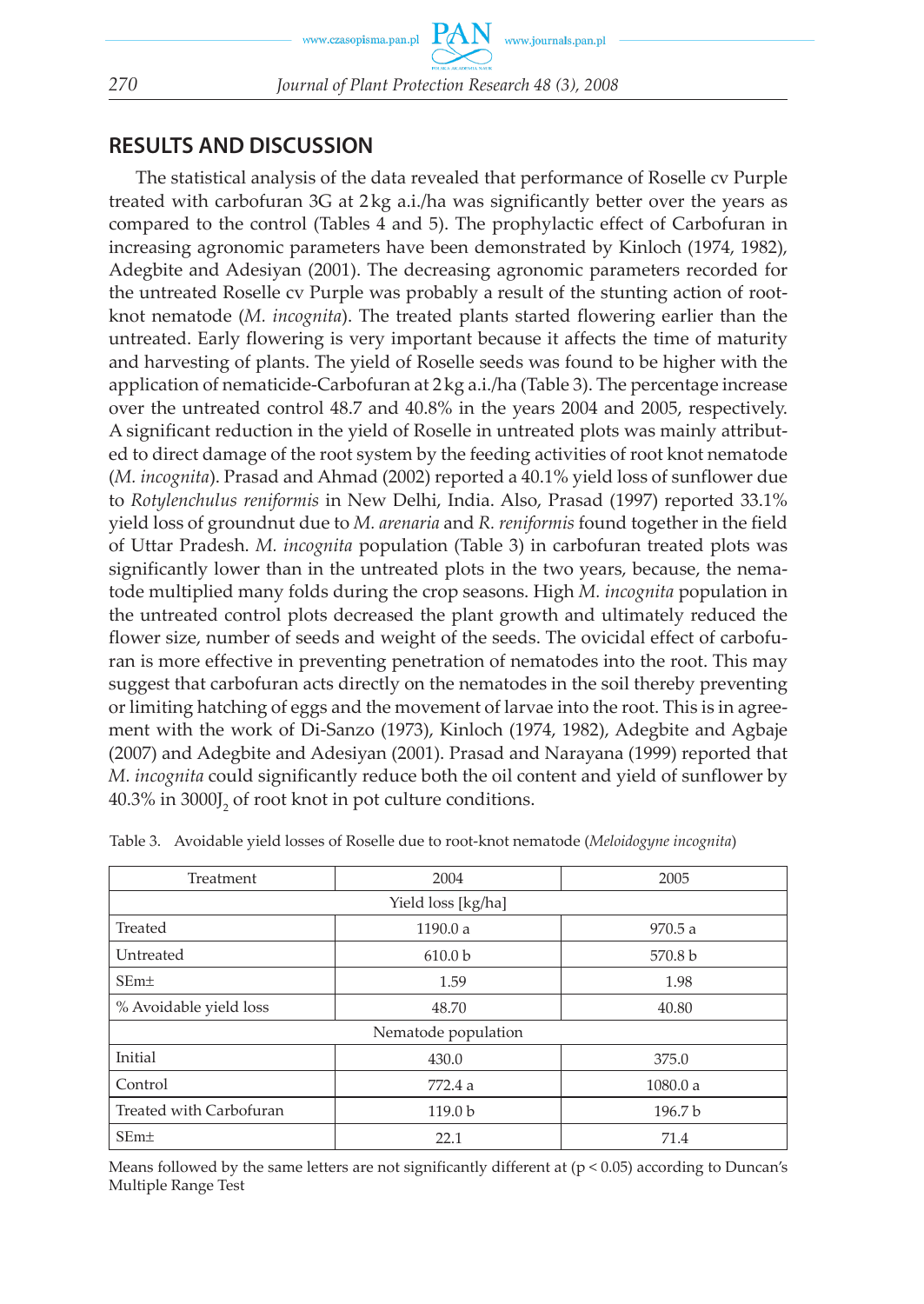Table 4. Reaction of Roselle to field infestation by *Meloidogyne incognita* treated with Carbofuran in 2004

| Treatment        | Plant<br>Height<br>[m] | Stem<br>circuit<br>[cm] | Days to<br>maturity | Number<br>of seeds | Seed<br>Yield<br>[ $kg/ha$ ] | R-Factor<br>$R = P/P$ . | Gall<br>index    | Rating      |
|------------------|------------------------|-------------------------|---------------------|--------------------|------------------------------|-------------------------|------------------|-------------|
| Treated          | 2.5a                   | 4.27a                   | 120a                | 4590 a             | 1190 a                       | 0.55a                   | 1.5a             | Resistant   |
| Control          | 1.95 <sub>b</sub>      | 3.10 <sub>b</sub>       | 135 b               | 3245 b             | 610 <sub>b</sub>             | 2.95 <sub>b</sub>       | 3.8 <sub>b</sub> | Susceptible |
| SEm <sub>±</sub> | 0.27                   | 0.58                    | 7.50                | 673                | 1.59                         | 1.2                     | 1.2              |             |

Means followed by the same letters are not significantly different at  $(p < 0.05)$  according to Duncan's Multiple Range Test

Table 5. Reaction of Roselle to field infestation by *Meloidogyne incognita* treated with Carbofuran in 2005

| Treatment        | Plant<br>Height<br>$\lceil m \rceil$ | <b>Stem</b><br>circuit<br>[cm] | Days to<br>maturity | Number<br>of seeds | Seed<br>Yield<br>[kg/ha] | R-Factor<br>$R = P/P$ . | Gall<br>index    | Rating      |
|------------------|--------------------------------------|--------------------------------|---------------------|--------------------|--------------------------|-------------------------|------------------|-------------|
| Treated          | 2.4a                                 | 3.50a                          | 120a                | 3590a              | 970.5a                   | 0.55a                   | 1.7 a            | Resistant   |
| Control          | 1.75 <sub>b</sub>                    | 2.40 <sub>b</sub>              | 135 <sub>b</sub>    | 2265b              | 570.8 b                  | 2.95 <sub>b</sub>       | 3.8 <sub>b</sub> | Susceptible |
| SEm <sub>±</sub> | 0.33                                 | 0.55                           | 7.5                 | 662.5              | 1.98                     | 1.2                     | 1.1              |             |

Means followed by the same letters are not significantly different at  $(p < 0.05)$  according to Duncan's Multiple Range Test

In summary, the work confirms the suppressive effects of Carbofuran on Roselle nematodes and that without controlling the activities of root knot nematode (*M. incognita*) appreciable yield and income on Roselle cultivation will not be possible.

## **REFERENCES**

- Adamson W.C., Martin J.A., Minton N.A. 1975. Reaction of kenaf and Roselle on land infested with root knot nematodes. Plant Dis. Rep. 59: 130–132.
- Adegbite A.A., Adesiyan S.O. 2001. Efficacy of Carbofuran (Furadan) on the performance of four nematode susceptible varieties of soybean [*Glycine max* (L.) Merrill]. Trop. Oilseeds J. 6: 11–23.
- Adegbite A.A., Agbaje G.O. 2007. Efficacy of Carbofuran in control of root-knot nematode (*Meloidogyne incognita* race 2) in hybrid yam varieties in southwestern Nigeria. Electr. J. Environ. Agric. Food Chem. 6: 2083–2094.
- Adeniji M.O. 1970. Reaction of kenaf and Roselle varieties to the root-knot nematode in Nigeria. Plant Dis. Rep. 54: 547–549.
- Di-Sanzo C.P. 1973. Nematode response to Carbofuran. J. Nematol. 5: 22–27.
- De-Lannoy G. 2001. Roselle. p. 418–421. In: "Crop Production in Tropical Africa" (R.H. Raemaekers, ed.). Directorate General for International Cooperation (DGIC), Ministry of Foreign Affairs, External Trade and International Cooperation, Brussels, Belgium.
- Eisenback J.D., Hirschmann H., Sasser J.N., Triantaphyllou A.C. 1981. A guide to the four most common species of root-knot nematodes (*Meloidogyne* spp.) with a pictorial key. North Carolina State University and USAID, Raleigh, N.C., 48 pp.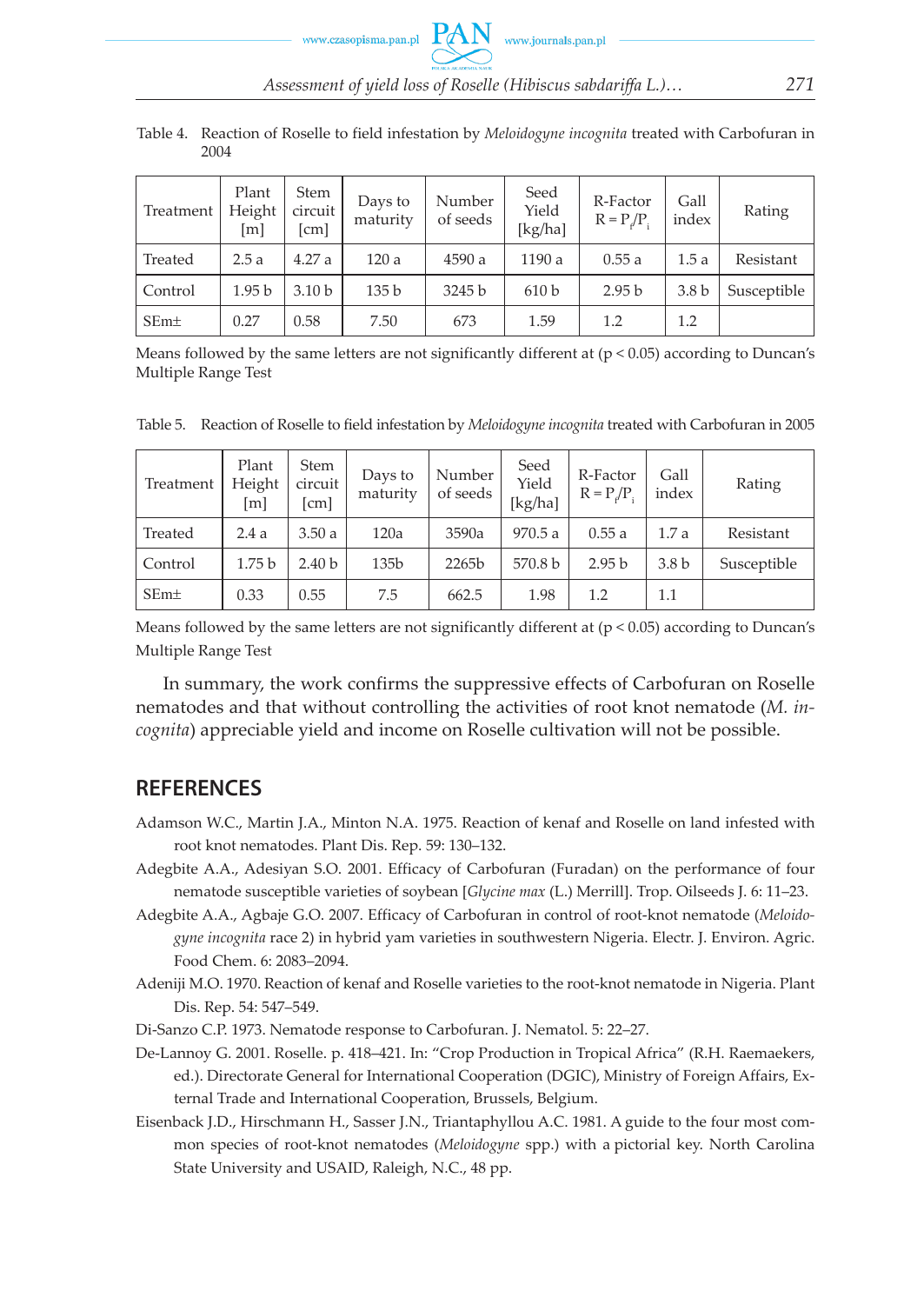- Gomez K.A., Gomez A.A. 1984. Statistical Procedures For Agricultural Research, 2nd ed., John Willey and Sons, New York.
- Heffes T.A., Coates-Beckford P.L., Hutton D.G. 1991. Effects of *Meloidogyne incognita* on growth and nutrient content of *Amaranthus viridis* and two cultivars of *Hibiscus sabdariffa*. Nematropica 21: 7–18.
- Hussey R.S., Baker K.R. 1973. A comparison of methods of collecting eggs of *Meloidogyne* spp. including a new technique. Plant Dis. Rep. 57: 1025–1028.
- Kinloch R.A. 1974. Response of soybean cultivars to nematicidal treatments of soil infested with *Meloidogyne incognita*. J. Nematol. 6: 7–11.
- Kinloch R.A. 1982. The relationship between soil populations of *Meloidogyne incognita* and yield reduction of soybean in the coastal plain. J. Nematol. 14: 162–167.
- Minton N.A., Adamson W.C. 1979. Control of *Meloidogyne javanica* and *M. arenaria* on kenaf and Roselle with genetic resistance and nematicides. J. Nematol. 11: 37–41.
- Minton N.A., Adamson W.C., White G.A. 1970. Reaction of kenaf and Roselle to three root-knot nematode species. Phytopathology 60: 1844–1845.
- Prasad D. 1997. Assessment of groundnut yield loss due to plant parasitic nematodes. Ann. Plant Prot. Sci. 4: 25–28.
- Prasad D., Ahmad I. 2002. Assessment of avoidable yield loss of sunflower due to *Rotylenchulus reniformis*. Ann. Plant Prot. Sci. 10: 134–138.
- Prasad D., Narayana R. 1999. Effect of *M. incognita* race 1 on the oil content of sunflower. Ann. Plant Prot. Sci. 7: 116–118.
- Sasser J.N., Carter C.C., Hartman K.M. 1984. Standardization of Host Suitability Studies and Reporting of Resistance to Root-knot Nematode. North Carolina State University, Department of Plant Pathology, Raleigh, N.C. USA, 7 pp.
- Taylor A.L., Sasser J.N. 1978. Biology, Identification and Control of Root-knot Nematodes (*Meloidogyne* spp.). A cooperative publication of North Carolina State University, Department of Plant Pathology and UDSAID, Raleigh, N.C. USA, 111 pp.
- Tindall H.D. 1983. Vegetables in the Tropics. Houndmills Basingstake, Hampshire RG212X5, Macmillan Educational Ltd.
- United State Department of Agriculture 1990. Soil Survey Staff Keys to Soil Taxonomy, SMSS, Technical Monograph Blackburg, VA.
- Vawdrey L.L., Stirling G.R. 1992. Reaction of kenaf and Roselle grown in the Burkin River Irrigation Area to root-knot nematodes. Aust. Plant Pathol. 21: 8–12.
- Whitehead A.G., Hemming J.R. 1965. A comparison of some quantitative methods of extracting small vermiform nematodes from soil. Ann. Appl. Biol. 55: 25–38.